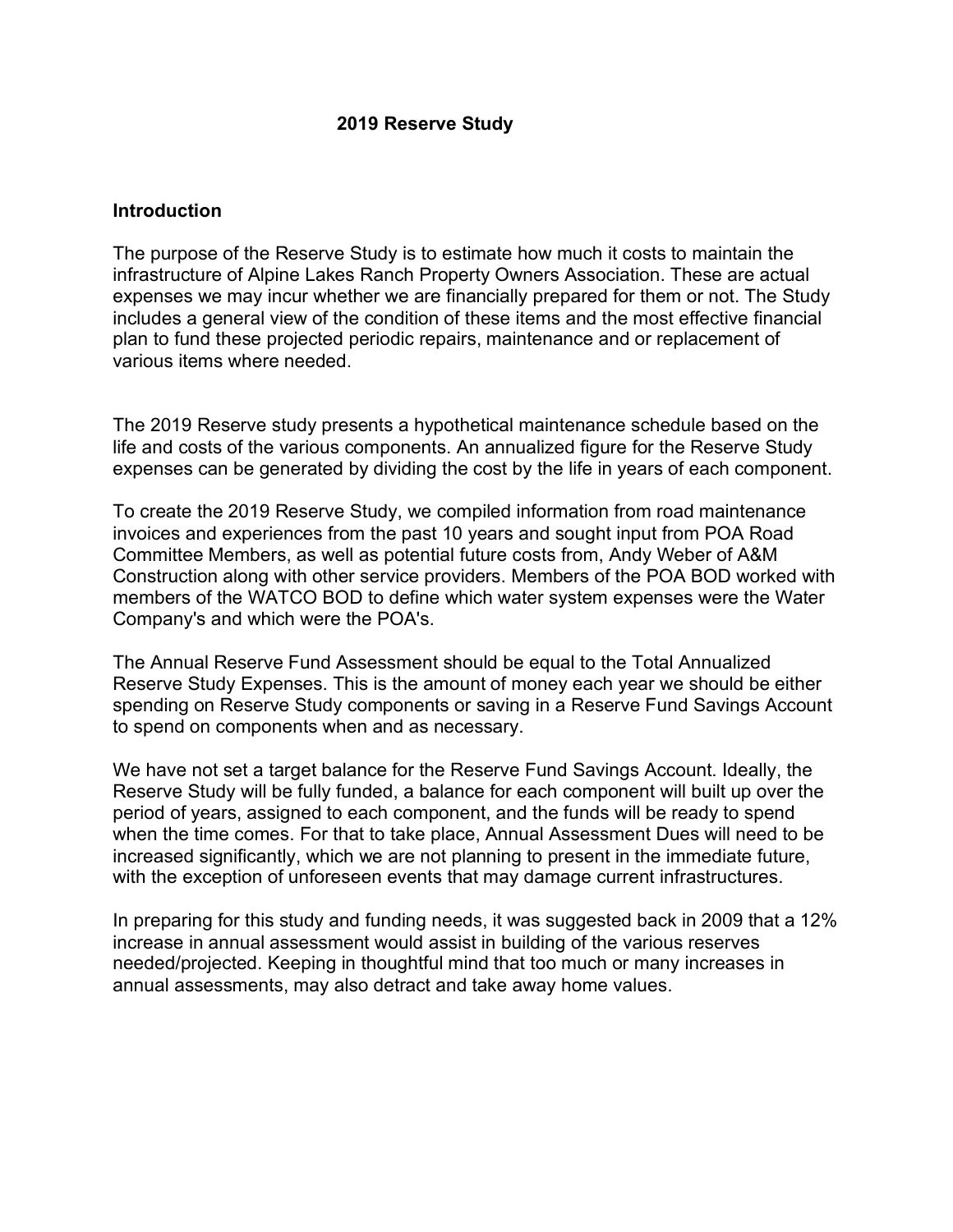## **Reserve Study Components:**

## • **Roads**

## **Re-gravel**

Re-graveling is renewing the road surface by applying 4" of a gravel-clay mixture. It is then wetted and compacted with a roller. Recent and past estimates are still about \$52,000 per mile from A & M conveyed estimates (would be 5% – 10% more for Bull Elk).

As in the past, we have divided the Alpine Lakes Ranch roads or road segments into three groups depending on use and maintenance requirements; heavy, medium, and light. The 7.1 miles of heavily used / high maintenance roads should be re-graveled on a 15 year cycle (that being cited comes up in 2024). The 11.7 miles of moderately used / moderate maintenance roads should be regraveled on 20 year cycle (2029). The 14.2 miles of lightly used / light maintenance roads should be re-graveled on a 25 year cycle (2034). Roads will need spot treatment in the periods between a full 4" gravel application. There are many roads or road segments in Alpine Lakes Ranch that need gravel immediately. We have included in our forecast expense allocation of 40,000 annually to be placed into Gravel Reserves for the initial treatment of problem areas for 2019, so we can begin to gravel areas where most needed. Road Committee will be asked to look for alternate ways in order to reduce future costs, while maintaining proper road conditions.

To summarize, we need to be spending \$54,000 to \$100,000 per year to maintain the surface of our gravel roads, as we are not prepared to fully re-gravel all 33 miles of roads of ranch roads at one time. Instead, we have chosen to gravel where most needed on this estimated allocation of \$54,000.00 annually.

### • **Cattle Guards and Steel gates**

Cattle Guards last a long time but it is reasonable assumption to expect to replace them eventually (est. \$10,000 each if and when needed).

#### •

# • **Culverts**

There are at least 6 locations that need culverts installed to reduce the volume of water in the roadside ditch. Installing a new culvert costs \$2,500 to \$5,000.

•

# • **Drainage/Ditches**

Need for repair work and cleaning ditches and culverts often depends on the volume of snowmelt (est. \$5,000- \$7,000 from prior financial records).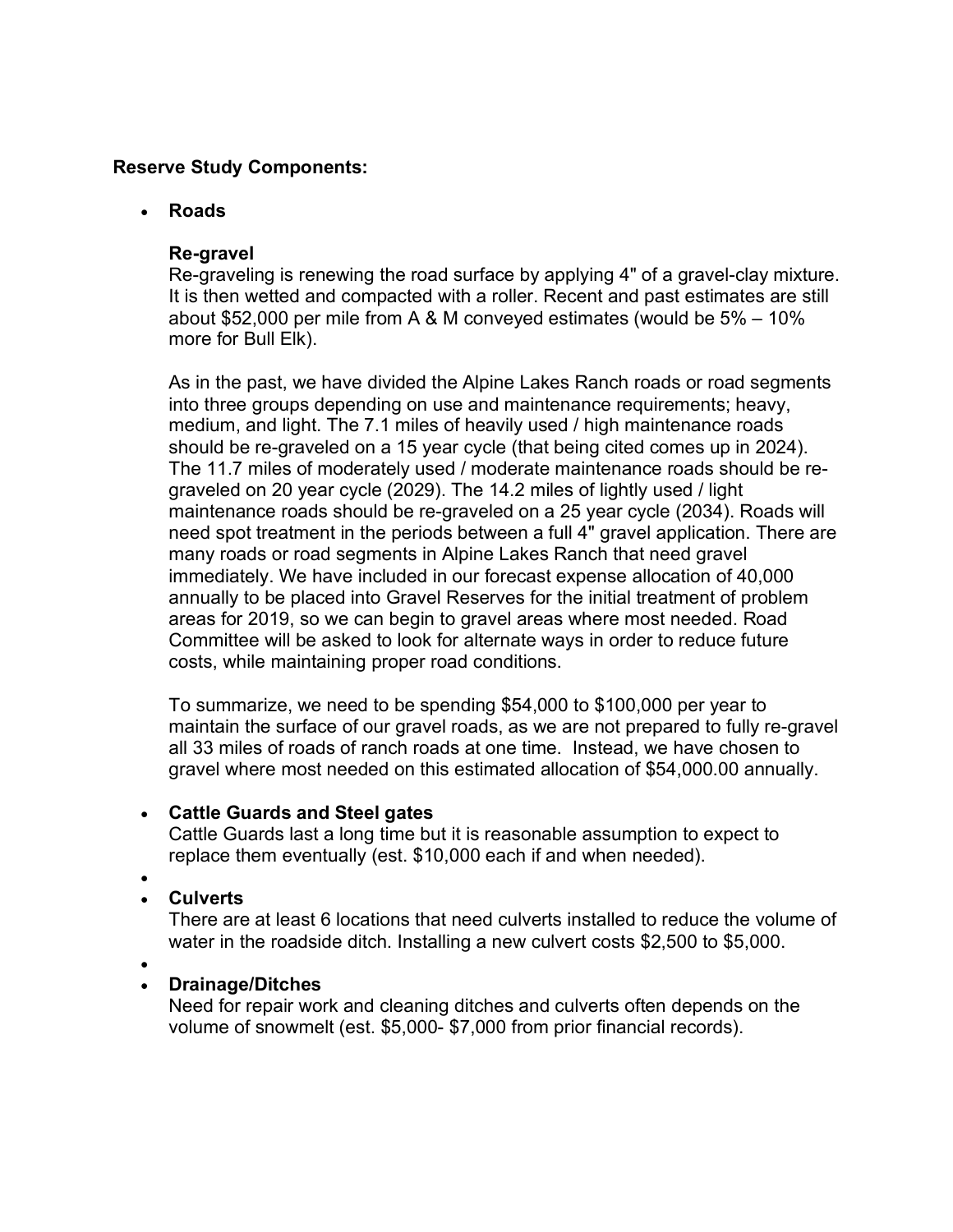### • **Log Entrances**

The original log entrances may last another 10 years. The base of the new log entrances are wrapped with a waterproof membrane and set in gravel which should prolong their life. However, if they are replaced could cost anywhere between \$20 - \$30K.

### • **Water System**

Alpine Lakes Ranch POA owns the wells and water system.

The POA has financial responsibility for new equipment. There has been no major expense for new water system equipment in many years (WATCO covers all "replacement" of existing equipment) so there is no historical record to base an annual figure on.

The POA does however have financial responsibility for new additions to the infrastructure. We are currently planning on drilling new well(s). We are in the process of determining well locations with water geologists in 2019. We plan to do at least one well as soon as possible. Estimated Cost \$100,000 - \$130,000 for well infrastructure and connection to water tanks.

#### **Dams**

All Property Owners benefit from the existence of work done by the Ditch Company. The irrigation water recharges the aquifer the Meadows and Headquarters wells are in. Irrigation water also improves the grazing available for the rancher thus contributing to the success of the grazing program and the tax benefits to those who chose to participate.

A major periodic expense for the Ditch Company will be dam refurbishment. The Ditch Company has asked the POA to include the dams in the Reserve Study and accept potential financial responsibility for maintaining the dams. Based on 40 shares that ALRPOA owns of Ditch Company There is a total of 634 Ditch shares, of which 40 shares or 15.85% are owned by ALRPOA. This information is from the Ditch Company.

### **Operating Fund Assessment Budget Increase for 2019**

A yearly Operating Fund Assessment increase of 5% compensates for periodic price increases and an increase in the number people living here. In 2018, we saw a 10% increase in equipment rates for maintaining roads and hourly snow removal costs for snow depths over 6". This 10% annual increase in road services from current contractor, adds \$12,000 to the Operating Fund Assessment when compared to 2018.